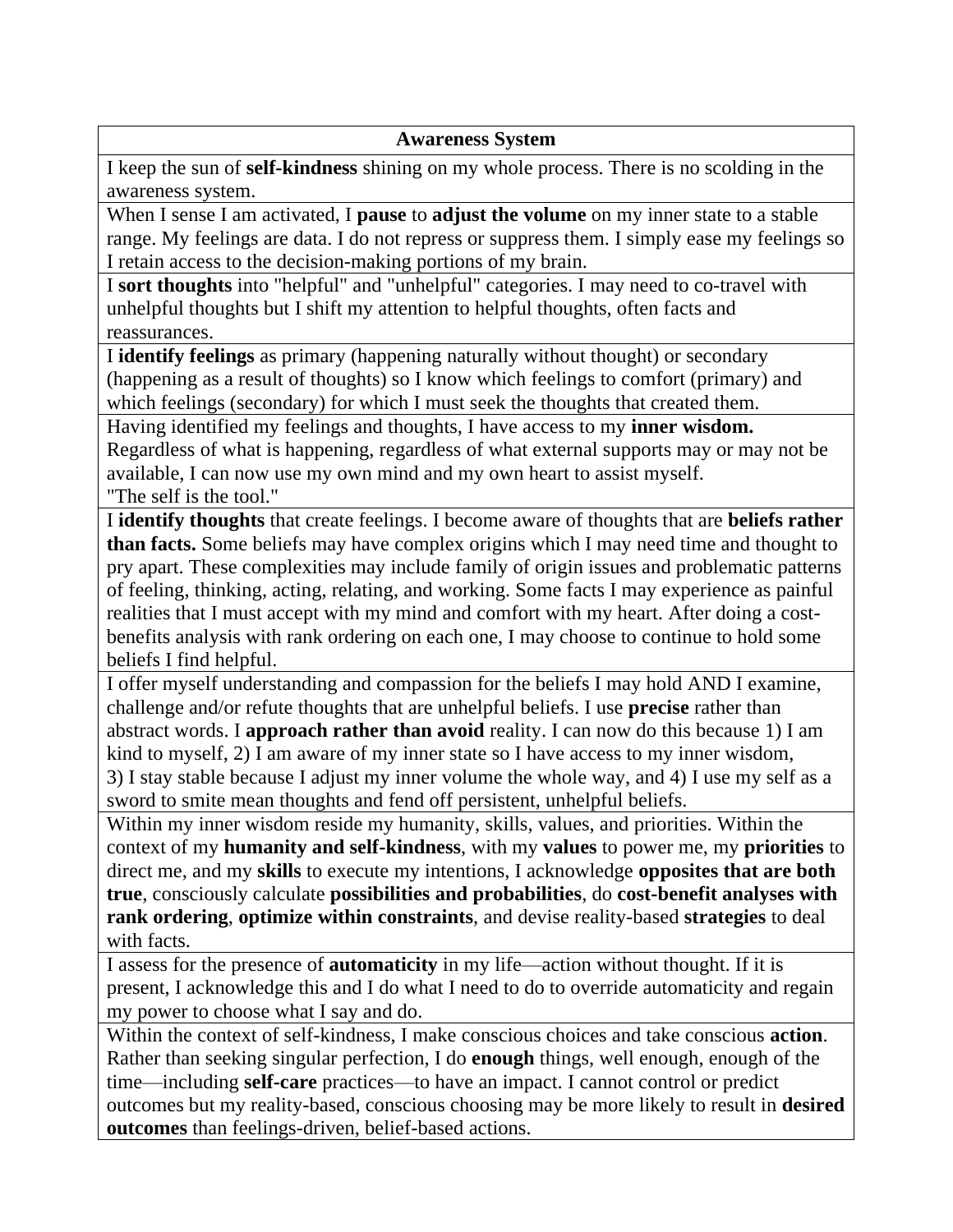Inner Wisdom. If I can become aware of what I am feeling and thinking, then shift my attention to their intersection, I can access the best of both, my fullest, deepest humanity, and seek guidance from my inner wisdom.



*("Inner wisdom" diagram is an adaption of "States of Mind," a concept from Dialectical Behavior Therapy (DBT), invented by Marsha Linehan, Ph.D.)*

**Interrelationship Between Feelings and Thoughts**. If I can become aware of the intensity of my feelings, I can use skills to adjust the volume on my inner state to a stable range and retain access to the executive structures and functions of my brain.